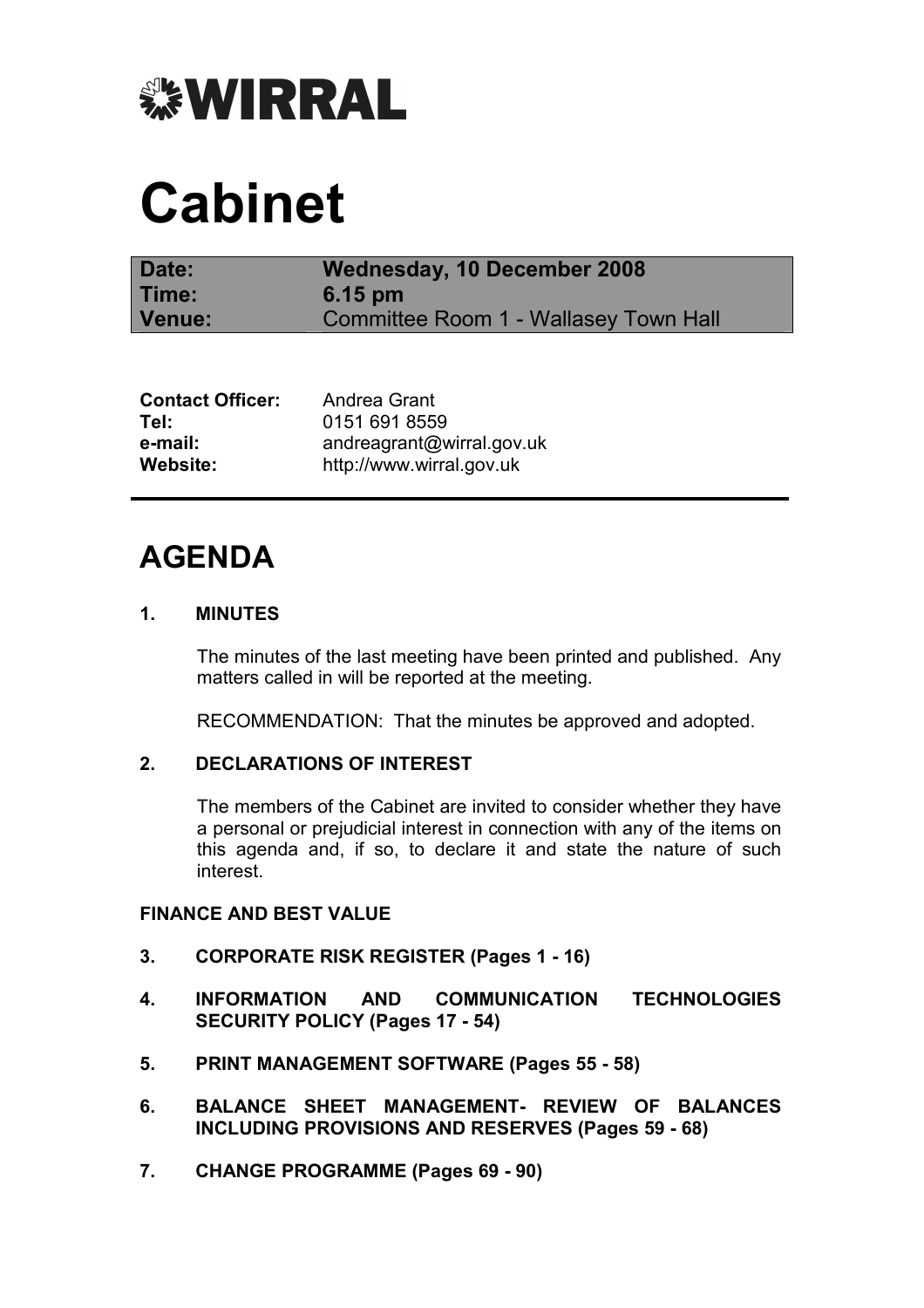- 8. PROJECTED BUDGETS 2009-2011 (Pages 91 100)
- 9. CAPITAL PROGRAMME AND FINANCING (Pages 101 116)
- 10. PRE-BUDGET STATEMENT (Pages 117 120)
- 11. PROVISIONAL LOCAL GOVERNMENT FINANCE SETTLEMENT (To Follow)
- 12. AUDIT COMMISSION ETHICAL GOVERNANCE DIAGNOSTIC (Pages 121 - 150)

HOUSING AND COMMUNITY SAFETY

- 13. WIRRAL'S SUPPORTED AND SPECIAL NEEDS HOUSING STRATEGY 2008-2011 (Pages 151 - 210)
- 14. BOUNDARY WALL IMPROVEMENT SCHEME NORMAN STREET (Pages 211 - 214)

REGENERATION AND PLANNING STRATEGY

- 15. LOCAL DEVELOPMENT FRAMEWORK FOR WIRRAL ANNUAL MONITORING REPORT 2007/08 (Pages 215 - 306)
- 16. JOINT MERSEYSIDE WASTE DEVELOPMENT PLAN DOCUMENT SPATIAL STRATEGY AND SITES REPORT - WIRRAL RESPONSE (Pages 307 - 342)
- 17. FINANCIAL RECOMMENDATIONS OF THE MERSEY WATERFRONT REGIONAL PARK BOARD (Pages 343 - 348)
- 18. WORKING WIRRAL WORKING NEIGHBOURHOODS FUND (Pages 349 - 354)
- 19. ELLESMERE PORT WATERFRONT DEVELOPMENT BRIEF WIRRAL COUNCIL RESPONSE. (Pages 355 - 360)

CHILDREN'S SERVICES AND LIFELONG LEARNING

- 20. REFERRALS FROM CHILDREN'S SERVICES AND LIFELONG LEARNING OVERVIEW AND SCRUTINY COMMITTEE (Pages 361 - 412)
- 21. SCHEME AND ESTIMATE REPORT ELLERAY PARK SPECIAL SCHOOL - CLASSROOM EXTENSION AND INTERNAL ALTERATIONS (Pages 413 - 420)
- 22. ADMISSION ARRANGEMENTS FOR COMMUNITY AND VOLUNTARY CONTROLLED PRIMARY SCHOOLS 2010-2011 (Pages 421 - 436)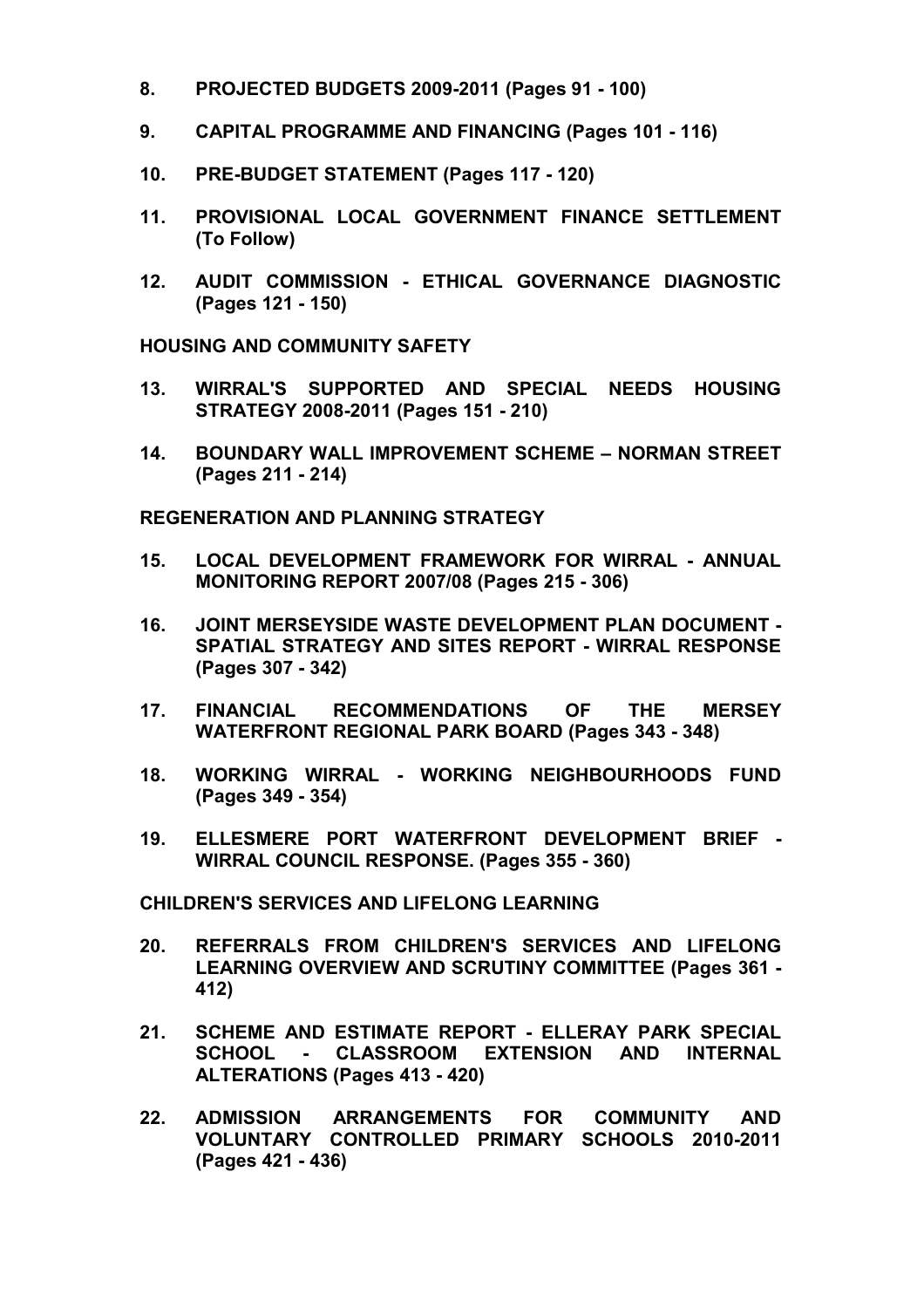23. ADMISSION ARRANGEMENTS FOR COMMUNITY SECONDARY SCHOOLS 2010-2011 (Pages 437 - 452)

REGENERATION AND PLANNING STRATEGY, STREETSCENE AND TRANSPORT SERVICES AND FINANCE AND BEST VALUE

24. BUDGETARY ISSUES - 2008-2009 (Pages 453 - 464)

SOCIAL CARE AND INCLUSION

- 25. PROGRESS TOWARDS THE TRANSFORMATION OF ADULT SOCIAL SERVICES- OUTSOURCING CARE SERVICES, FEE LEVELS FOR RESIDENTIAL AND NURSING HOMES AND A NEW CONTRACT FOR SUPPORTED LIVING SERVICES (Pages 465 - 476)
- 26. PROGRESS TOWARDS THE TRANSFORMATION OF ADULT SOCIAL SERVICES - EARLY VOLUNTARY RETIREMENT AND VOLUNTARY SEVERANCE UPDATE (To Follow)

#### ENVIRONMENT

27. MERSEYSIDE ENVIRONMENTAL ADVISORY SERVICE - CONTRACT RENEWAL (Pages 477 - 480)

#### STREETSCENE AND TRANSPORT SERVICES

- 28. SPEED LIMIT AND TRAFFIC REGULATION ORDER REVIEW (Pages 481 - 488)
- 29. EXEMPT INFORMATION EXCLUSION OF THE PRESS AND PUBLIC

The following items contain exempt information.

RECOMMENDATION: That, under section 100 (A) (4) of the Local Government Act 1972, the public be excluded from the meeting during consideration of the following items of business on the grounds that they involve the likely disclosure of exempt information as defined by the relevant paragraphs of Part I of Schedule 12A (as amended) to that Act.

# FINANCE AND BEST VALUE

- 30. COUNCIL TAX DISCOUNTS (Pages 489 494)
- 31. BUSINESS TRAVEL CONTRACT (Pages 495 500)
- 32. SUPPLY, INSTALLATION AND MAINTENANCE OF PHOTOCOPIERS AND MULTI-FUNCTIONAL DEVICES (Pages 501 - 506)